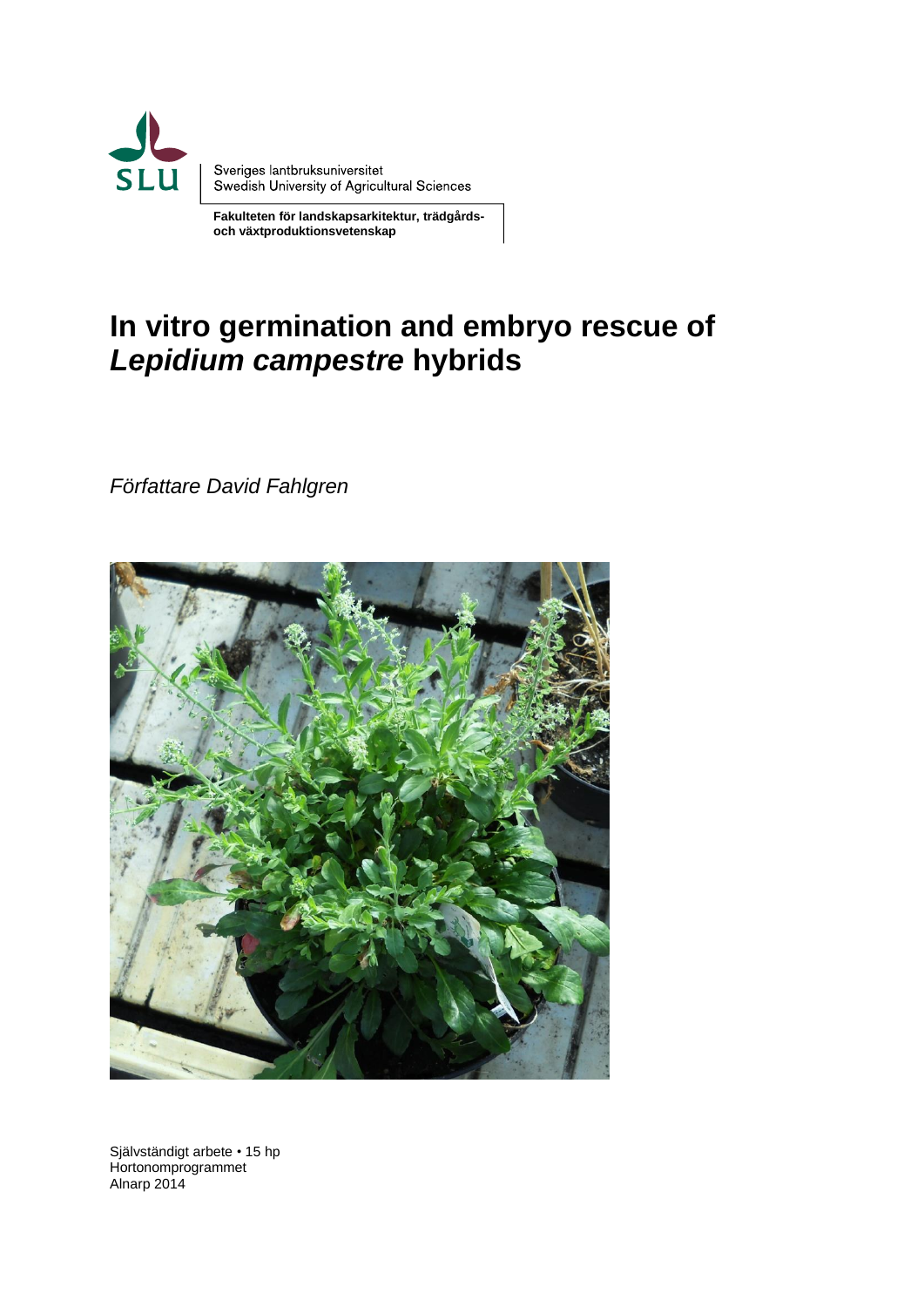#### **In vitro germination and embryo rescue of** *Lepidium campestre* **hybrids**

#### *Författare David Fahlgren*

**Handledare:** Li-Hua Zhu, SLU, Department of Plant Breeding

**Examinator:** Mulatu Geleta Dida, SLU, Department of Plant Breeding

**Omfattning:** 15 hp **Nivå och fördjupning:** G2E **Kurstitel:** Kandidatarbete i biologi **Kurskod:** EX0493

**Program/utbildning:** Hortonom **Examen:** *kandidatexamen i biologi* **Ämne:** Biologi EX0493

**Utgivningsort:** Alnarp **Utgivningsmånad och -år:** maj 2014 **Omslagsbild:** *David Fahlgren* **Elektronisk publicering:** http://stud.epsilon.slu.se

**Nyckelord:** In vitro*, Lepidium campestre, Lepidium graminifolium*, *Lepidium draba*, embryo rescue*,* seed germination, Field cress.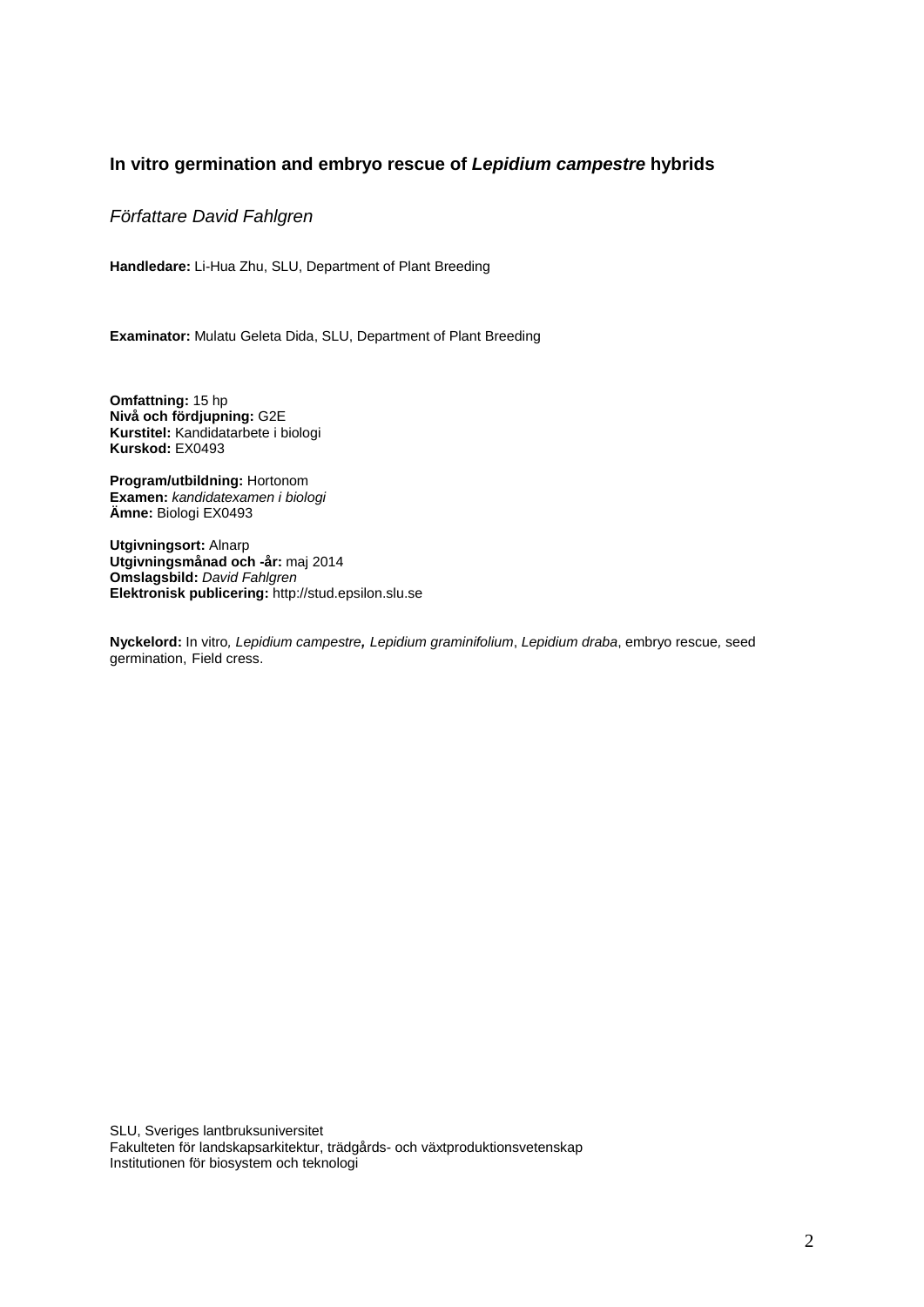# **Abstract**

*Lepidium* species are members of the Brassicaceae family, in which some commercial oil crops belong to and these species are wild. In an effort for domesticating a new oil crop that started about 20 years ago, *Lepidium campestre* has been chosen as a target as it is cold hardy and has high seed yield potential. However, *L. campestre* contains low oil content and has pod shatter problem. To solve these problems, crosses between different *Lepidium* species have been previously carried out. In this project, a laboratory study with the aim of facilitating the germination of *L. campestre* x *L. draba* hybrid seeds in vitro and embryo rescue of hybrids between *L. campestre x L. graminifolium* was conducted. Different types of medium were tested both for germination and for embryo rescue. There was no significant difference in the germination rate between nine different germination media when using the old storage seeds of *L. campestre*. The hybrid seeds did not germinate on the germination media tested. In the embryo rescue experiment, one of the parental ovule grew on the medium containing 0.1mg/l NAA and 1.5mg/l BAP. Several ovules of parental and hybrid seeds turned brown on the other media including the abovementioned medium. Two hybrid ovules produced callus on the medium containing 0.5 mg/l TDZ and 0.01mg/l NAA and one grew on the medium containing 0.1mg/l TDZ and 0.5mg/l NAA. The hybrid ovaries grew larger after 7 days, four of them become infected with fungi after 16-17 days and were therefor removed, several of the parental ovaries produced callus on their basal end.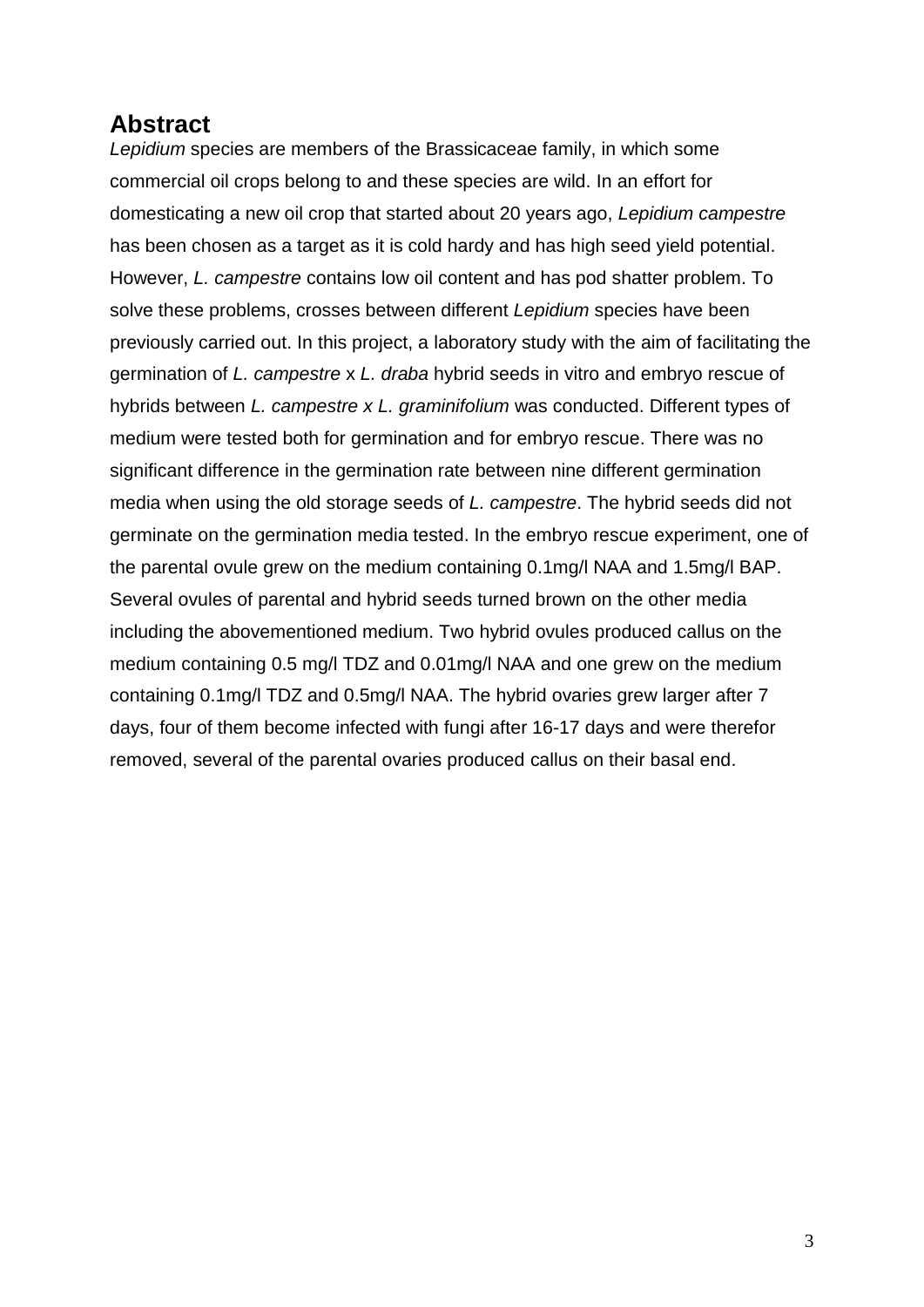# **Acknowledgements**

I would like to thank my supervisor Professor Li-Hua Zhu for her help and advice. I would also like to thank my examiner Mulatu Geleta Dida for providing the seeds and making the hybrid crosses for the embryo rescue. I would also want to thank Biomedical Analyst Annelie Ahlman for her help and support concerning work in the laboratory.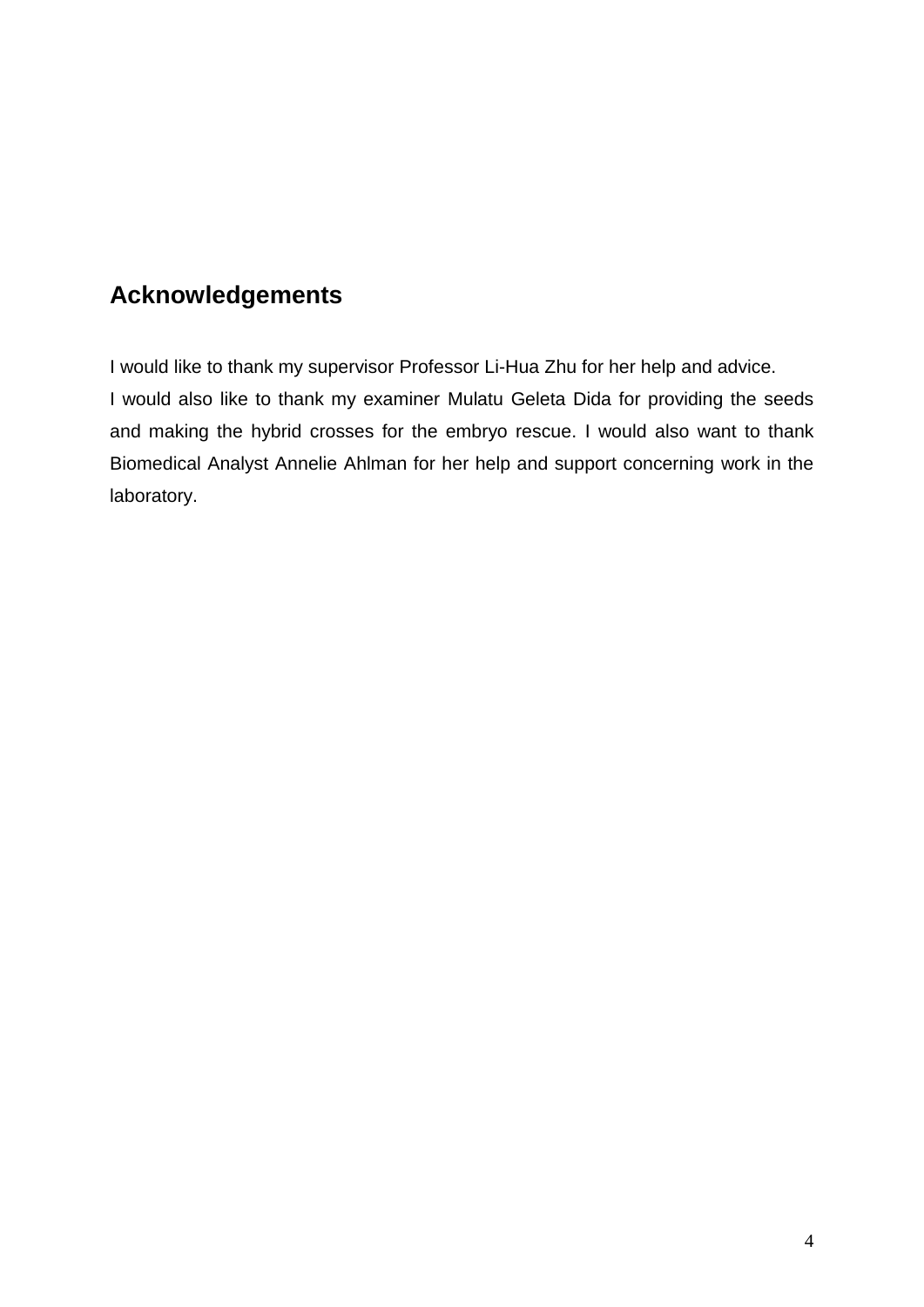# **Content**

| Disinfection of developing seeds for the embryo rescue test 11 |  |
|----------------------------------------------------------------|--|
|                                                                |  |
|                                                                |  |
|                                                                |  |
|                                                                |  |
|                                                                |  |
|                                                                |  |
|                                                                |  |
|                                                                |  |
|                                                                |  |
|                                                                |  |
|                                                                |  |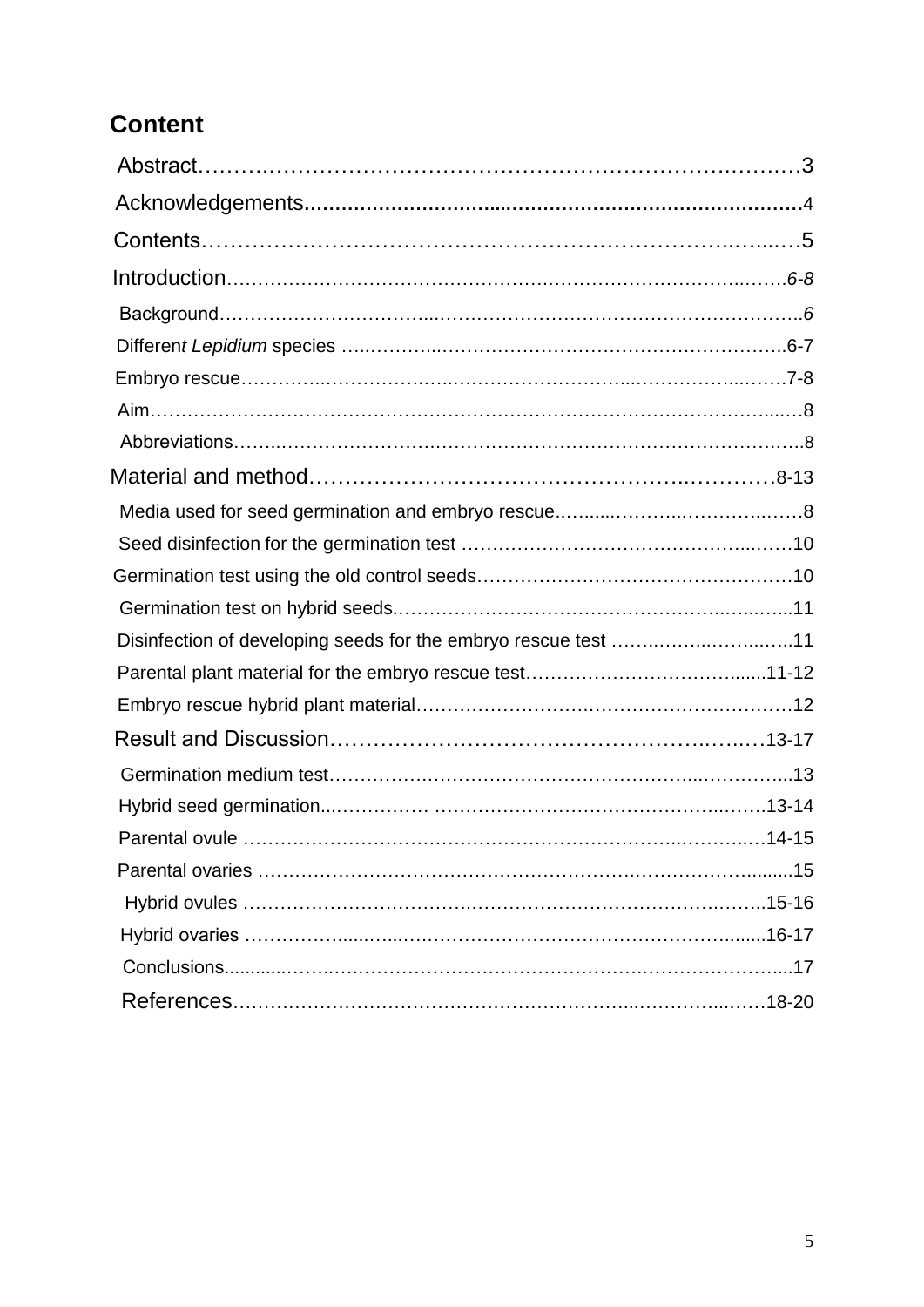# **Introduction**

#### **Background**

Development of new oilseed crops is important since the energy is mainly produced from fossil oil, which has a limited resource and will eventually be depleted. Moreover, the world population is increasing that will need more energy and food oils. Therefore, the demand of plant oil production for both industrial uses and food purposes will increase in the future (Carlsson et al., 2011). This increased demand in plant oil will not be possible to meet with today's limited oil crops, which are mainly used for food purpose. Thus, new oil crops need to be developed (Carlsson et al., 2011). Moreover, the six most commonly used oil crops today are palm, soybean, rapeseed, sunflowers, peanuts, and cottonseed and except for rapeseed and none of them are economically viable to grow in Sweden (Mistra Biotech Annual Report 2013). Therefore, it is important for Sweden to develop new oil crops that are cold hardy to be able to increase the production of plant oil (Mistra Biotech Annual Report 2013).

# **Different** *Lepidium* **species**

Seeds of *Lepidium* species are rich in oil and they are members of the Brassicaceae family. The three different *Lepidium* species used in this work are *L.campestre* (*Field cress*); *L. draba; L. graminifolium. L. campestre* has a morphological form that is similar to that of cultivated crops. It is biennial and cold hardy (Nilsson et al,. 1998). This makes *L. campestre* a suitable candidate to be a new potential oilseed crop in Sweden. Its cold hardy nature will ensure it to grow in the northern parts of Sweden. Its biennial character makes it possible to be sown with cereal crops as a catch crop and cover the soil after the cereal crop has been harvested, since it will produce its seeds the next year (Mistra Biotech Annual Report 2013). Problems with *L. campestre* are that the seed oil content (about 20%) is only about half of that of winter rapeseed and pod shatter that can result in a seed loss of up to 50% (Mistra Biotech Annual Report 2013). Moreover, the seed oil of *L. campestre* is composed of linolenic acid 33%-39% (Nilsson et al., 1998) and 25% erucic acid, while erucic acid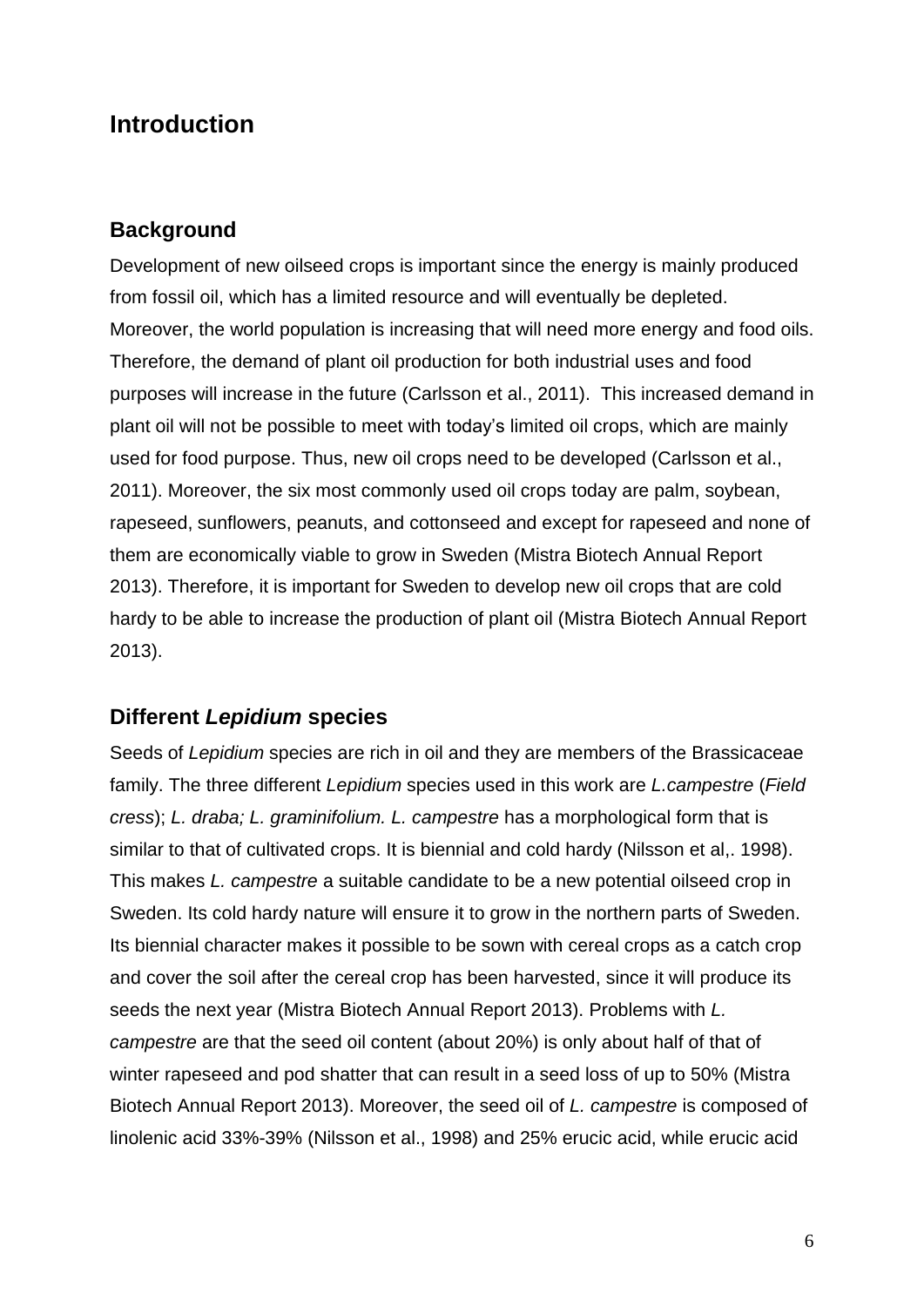is a non-nutritional fatty acid and the maximum allowed amount of erucic acid in food oil is 5% according to EU regulations (Mistra Biotech Annual Report 2013).

Compared with L. campestre, *L. graminifolium* has more than 37% seed oil content with high linolenic acid content and almost no erucic acid (Nilsson et al., 1998). However, the species has smaller seeds than that of *L. campestre* that makes it less suitable to be used as an oilseed crop*.*

*L. draba* is a perennial species with a deep root system and most of its pods do not shatter when the seeds ripen (Mclnnis et al., 2003). In addition, it has a horizontal root system that can produce shoots from buds for reproduction (Mclnnis et al., 2003).

In the ongoing Mistra project, one of the goals of with *L. campestre* is to increase the oil content and decrease the erucic acid content in the seeds (Mistra Biotech Annual Report 2013). Therefore, crosses between *L. campestre and L. graminifolium* have been previously carried out, but the hybrids did not germinate. In addition, crosses between *L. campestre* and *L. draba* were made to try to solve the pod shatter problem of *L. campestre*. However, the hybrid seeds did not germinate either. Therefore, a good method facilitating the germination of the hybrid seeds needs to be developed.

## **Embryo rescue**

Interspecific hybrid embryos often develop poorly or stop growing at an early stage of seed development accompanied by the pod falloff. This often causes the failure of interspecific hybridyzation. Embryo rescue methods could therefore be used to produce plants from such hybrids where the seeds will not grow due to some hinders of embryo development. Embryo rescue has been successfully used in hybrids of *Brassica* species even if the success rates were low (Zhang et al., 2003; Tonguç and Griffiths 2004). There are several different embryo rescue methods. One is to grow ovaries directly on medium (e.g. Mohapatra' and Bajaj 1987; Momotaz et al., 1998). It is also possible to grow excised ovules on medium both from ovaries previously grown on medium and from ovaries taken from the plant to make them germinate or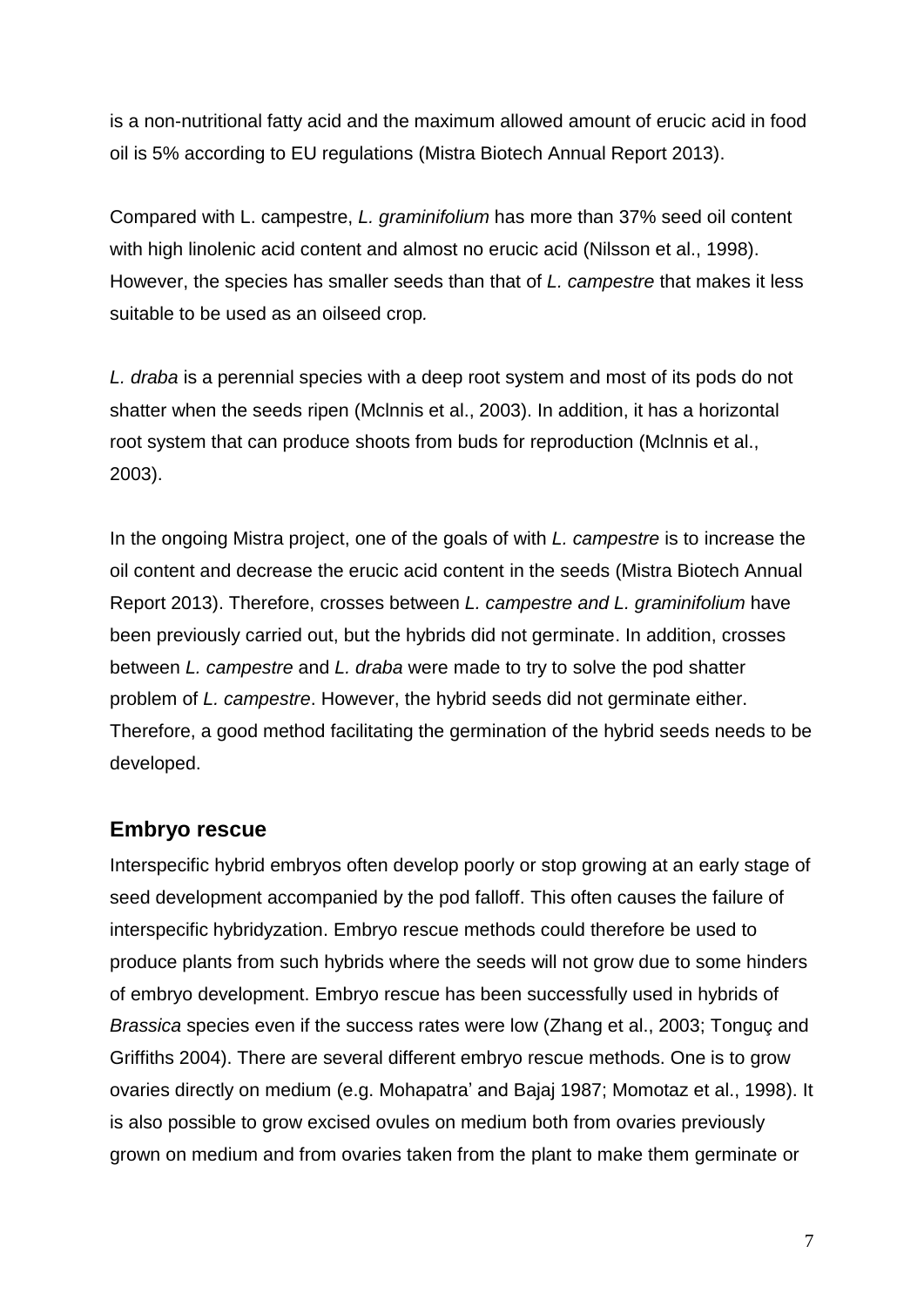produce calli, preferably germinating since getting plants from calli needs more additional work (Momotaz et al., 1998; Tonguç and Griffiths 2004).

## **Aim**

The aims of this study were to 1) get seeds from hybrid crosses *L. campestre* and *L. draba* to grow or germinate in vitro, and 2) to help hybrid seeds of *L. campestre* and *L. graminifolium* to grow into plants through embryo rescue techniques.

# **Abbreviations**:

BAP= 6-benzylaminopurine. DAP = Days after pollination. GA3= Gibberellin acid IAA= Indole-3-acetic acid. IBA = Indole-3-butyric acid. MS = Murashige and Skoog basal salt. NAA= Naphthylene acetic acid. Kin =Kinetin. TDZ= Thidiazuron. 2,4-D = 2,4- dichlorophenoxyacetic acid. 2,4,5-T= 2,4,5-Trichlorophenoxyacetic acid.

# **Materials and methods**

# **Media used for seed germination and embryo rescue**

Since there is no report available for growing hybrid seeds and embryo rescue in *Lepidium* species available, we have tested nine different media (named A-F) containing different types of plant growth regulators and combinations. These media contain the same basal medium MS supplemented with different amount of sucrose (Table 1 and Table 2). The media were adjusted to pH 5.6 before addition of agar and autoclaved using standard program.  $GA_3$  was filter-sterilised and added after autoclaving because it is not heat stable. The culture containers were Petri dishes with 50mm diameter.

| Table 1 The compositions of different media used for germination test |           |      |      |      |      |      |      |
|-----------------------------------------------------------------------|-----------|------|------|------|------|------|------|
| Composition                                                           |           | 4    | b    | 6    |      |      |      |
| $MS$ (mg/l)<br>2.45                                                   | 2.45 2.45 | 2.45 | 2.45 | 2.45 | 2.45 | 2.45 | 2.45 |
| $GA3$ (mg/l)                                                          | 0.5<br>٠  | 0.5  |      | ٠    | 0.5  |      | ۰    |
| Sucrose (g/l)<br>$\overline{\phantom{0}}$<br>$\overline{\phantom{a}}$ | 0.5       | 0.5  | 0.5  | 10   | 10   | 10   | -    |
| Agar (g/l)                                                            |           |      |      |      |      |      |      |

Table 1 The compositions of different media used for germination test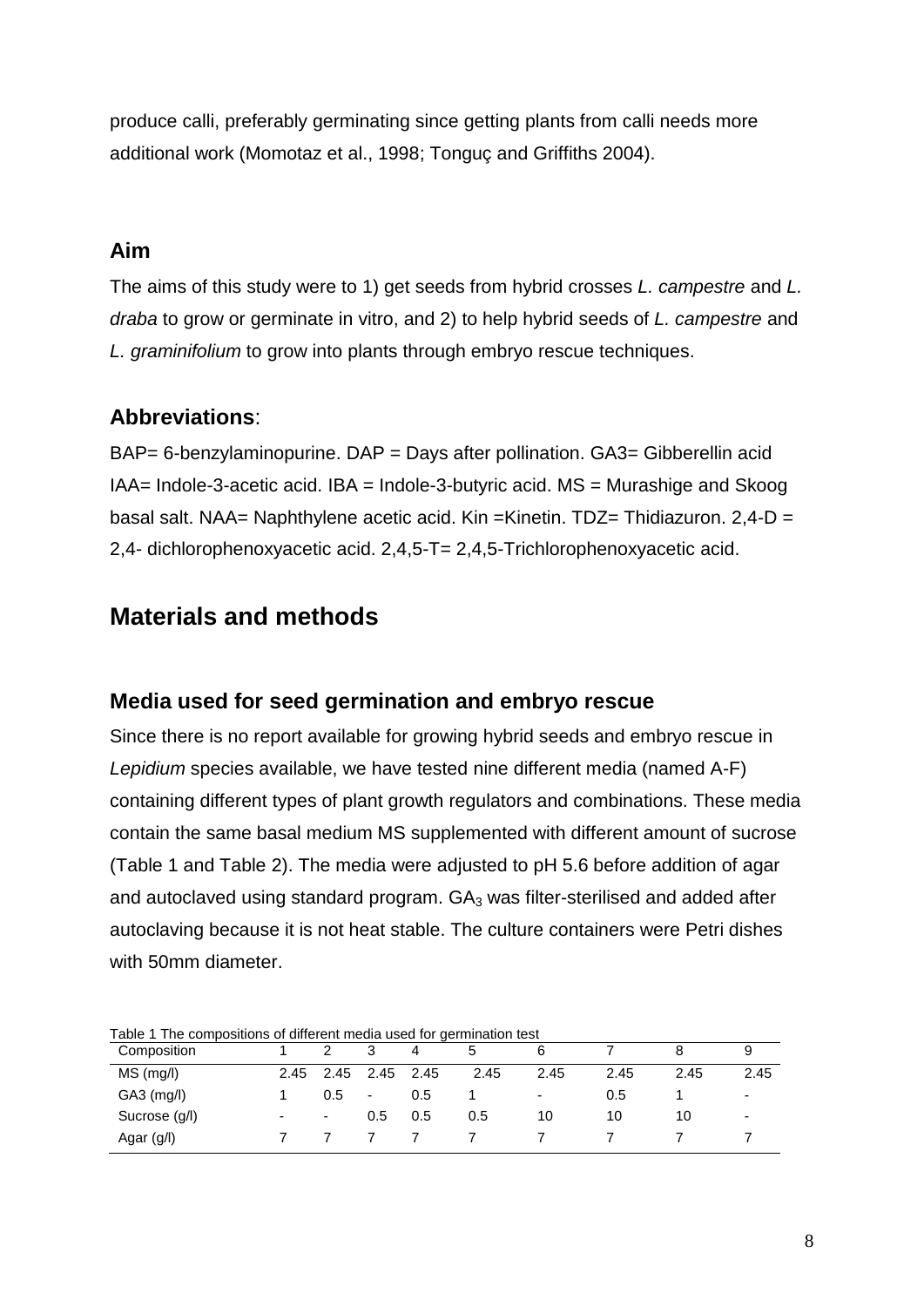| <b>PGR</b>                | A       | В       | ◡                              | D       |         |           |  |
|---------------------------|---------|---------|--------------------------------|---------|---------|-----------|--|
| $MS$ (mg/l)               | 4.9     | 4.9     | 4.9                            | 4.9     | 4.9     | 4.9       |  |
| TDZ(mg/l)                 | 0.1     | 0.1     | 0.3                            | 0.5     | 0.5     | ۰         |  |
| NAA(mg/l)                 | 0.01    | 0.5     | 0.1                            | 0.5     | 0.01    | 0.1       |  |
| BAP(mg/l)<br>Sucrose(g/l) | ۰<br>30 | ۰<br>30 | $\overline{\phantom{a}}$<br>30 | ۰<br>30 | ۰<br>30 | 1.5<br>30 |  |
| Agar (g/l)                | 6.5     | 6.5     | 6.5                            | 6.5     | 6.5     | 6.5       |  |

Table 2 The types and amount of plant growth regulators (PGR) used in different media (A-F) in the embryo rescue experiments. The basal medium is half strength of MS

We have chosen to test %MS with different concentrations of GA3 and sucrose in this study since positive results with GA3 combined with ½ MS and sucrose have been reported (Table 3).

|                               |                                    | Table 3 Seed germination media for various species reported in the literature             |                                     |
|-------------------------------|------------------------------------|-------------------------------------------------------------------------------------------|-------------------------------------|
| <b>Species</b>                | Basal medium                       | Compounds supplimented                                                                    | Reference                           |
| Oncidium<br>flexuosum<br>Sims | MS <sub>2</sub>                    | Sucrose 0.088m pH5.7                                                                      | Galdiano et al., (2013).            |
| Brassica<br>oleracea          | MS <sub>3</sub>                    | IBA 0.2mg/l<br>1% sucrose                                                                 | Noguchi et al., (1992).             |
| Arabidopsis<br>thaliana       | MS+ Arabidopsis<br>vitamin         | Sucrose 1%Wt/vol) pH 5.6                                                                  | Sophia Chen and McCormick<br>(1996) |
| Annona<br>cherimola<br>Mill   | MS and W and DW                    | GA3 0, 2.89, 5.77, 8.67µM<br>sucrose 8764 mM pH5.8                                        | Padilla and Encina (2003)           |
| Carica<br>papaya L            | <b>MS</b>                          | BAP 1-20µM/I<br>NAA 1-20µM/l<br>TDZ 1-20µM/l 2,4-D 1-20µM/l<br>2,4,5-T 1-20µM/l<br>pH 5.8 | Bhattacharya and Khuspe (2001)      |
| Musa<br>velutina              | MS <sub>2</sub>                    | 0, 0.1, 10, 100 µM GA3<br>pH 5.8<br>2% (wt/vol) sucrose                                   | Pancholi et al., (1995)             |
| Calanthe<br>siebldii          | MS and (MSH) and<br>Hyponex medium | 2% (wt/vol) sucrose pH5.5                                                                 | Park et al., (2000)                 |
| Gossypium<br>hirsutum         | <b>MS</b>                          | 0.1-1.0mg/l BAP<br>0.02-0.4mg/l GA3<br>30q/l sucrose<br>pH 5.7-5.8                        | Ganesan and Jayabalan (2004)        |
| Cymbidiym<br>gigabteum        | MS M KS Pytamax                    | $0, 1.0, 2.0$ mg/l peptone<br>0, 1.0, 2.0mg/l BAP<br>0, 1.0, 2.0mg/l 2,4-D                | Hossain et al., (2010).             |

The media chosen in this study were also based on precious studies (Table 4) where MS was often used as a basal medium, supplemented with different PGRs.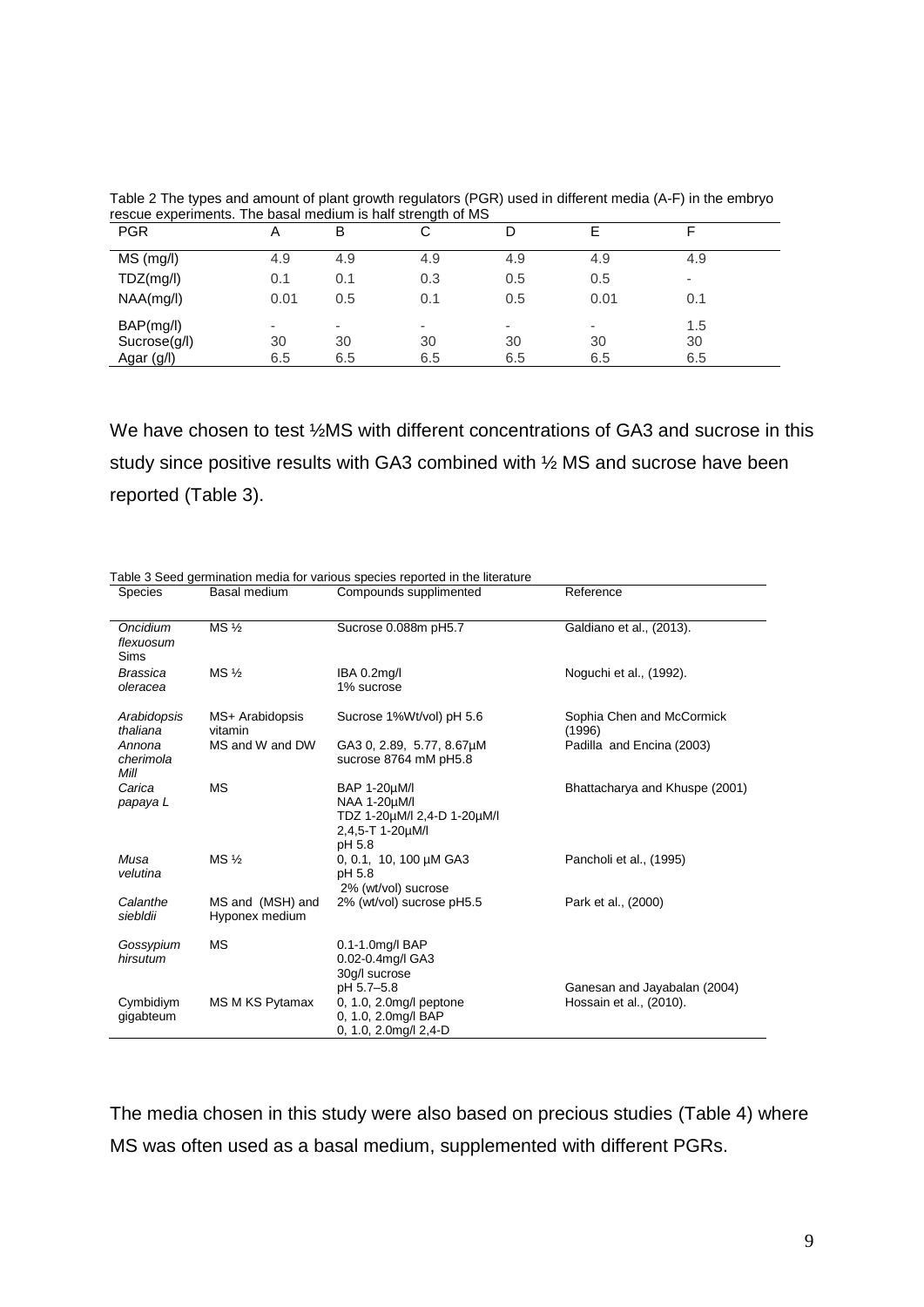| <b>Species</b>                                        | Explants              | <b>DAP</b>                             | Basal<br>medium              | Hormones, sucrose and<br>рH                                                 | Reference                       |
|-------------------------------------------------------|-----------------------|----------------------------------------|------------------------------|-----------------------------------------------------------------------------|---------------------------------|
| Hylocereus                                            | ovules                | 5                                      | 0.5 <sub>M</sub> S           | NAA 0.5µM TZD 0.45<br>μM<br>Sucrose 0.17m<br>pH 5.8                         | Cisneros and Tel-Zur (<br>2010) |
| Lilium spp                                            | ovules                | $3.5$ and<br>10                        | B5 and<br>0.5 B5             | Sucrose 3% and 9%<br>pH 5.7                                                 | Ikeda et al., (2003)            |
| brassica napus and<br>B.juncea                        | embryo                | 7 10<br>and 5                          | МS                           | NAA 0.3mg/l BAP 1.5 or<br>$2.0 \text{ m}$ a/l<br>Sucrose 3 % pH 5.8         | Zhang et al., (2003)            |
| brassica juncea and<br><b>B.hirta</b>                 | ovaries<br>and ovules | $7 - 10$                               | <b>Whites</b><br>and MS      | IAA in ms 2mg/l Kin<br>0.5mg/ CH 300 mg/l in w<br>And in 500 mg/l ms        | Mohapatra' and Bajaj<br>(1987). |
| Seven <i>brassica</i><br>species and three<br>sinapis | ovaries<br>and ovules | Ovaries<br>$7 - 10$<br>Ovules<br>15-20 | Whites<br>and B <sub>5</sub> | W Caseinhydrolysat<br>300mg/L<br>B5 kinetin 2.5mg/l<br>Coconut milk 150ml/l | Momotaz et al., (1998).         |
| oleracea L, and<br>Brassica accession                 | ovaries<br>and ovules | $5 - 7$                                | <b>MS</b>                    | Caseinhydrolysat<br>500mg/l<br>sucrose $5%$ pH $5.7$                        | Tonguç and Griffiths<br>(2004)  |

Table 4 Media used for embryo rescue studies in the literature

## **Seed disinfection for the germination test**

All the seeds used in this study were disinfected using the standard procedure used in the lab. Briefly, the seeds were put in 3% Ca-hypochlorite solution with Tween20 on a shaker for 15 minutes. They were then handled in a sterile bench by removing the disinfection solution, followed by 5-6 rinses with sterile water to get rid of the chlorine. The chlorine solution was filtered and kept in dark since the active compound in the solution is light sensitive.

#### **Germination test using the old control seeds**

The germination medium test was conducted prior to the seed germination trial of on the hybrid crosses of *L. draba and L. campestre* using the old seeds of *L. campstre.*  The hybrid seeds used in this experiment are listed in Table 5. As stated earlier that 9 media were used in this test with four Petri dishes for each medium. Twenty seeds were sown on each Petri dish. The Petri plates were sealed with surgeon tape and placed in a growth chamber with 16h photoperiod, 33 umol light intensity and  $21/18^0C$  (day/night) temperature.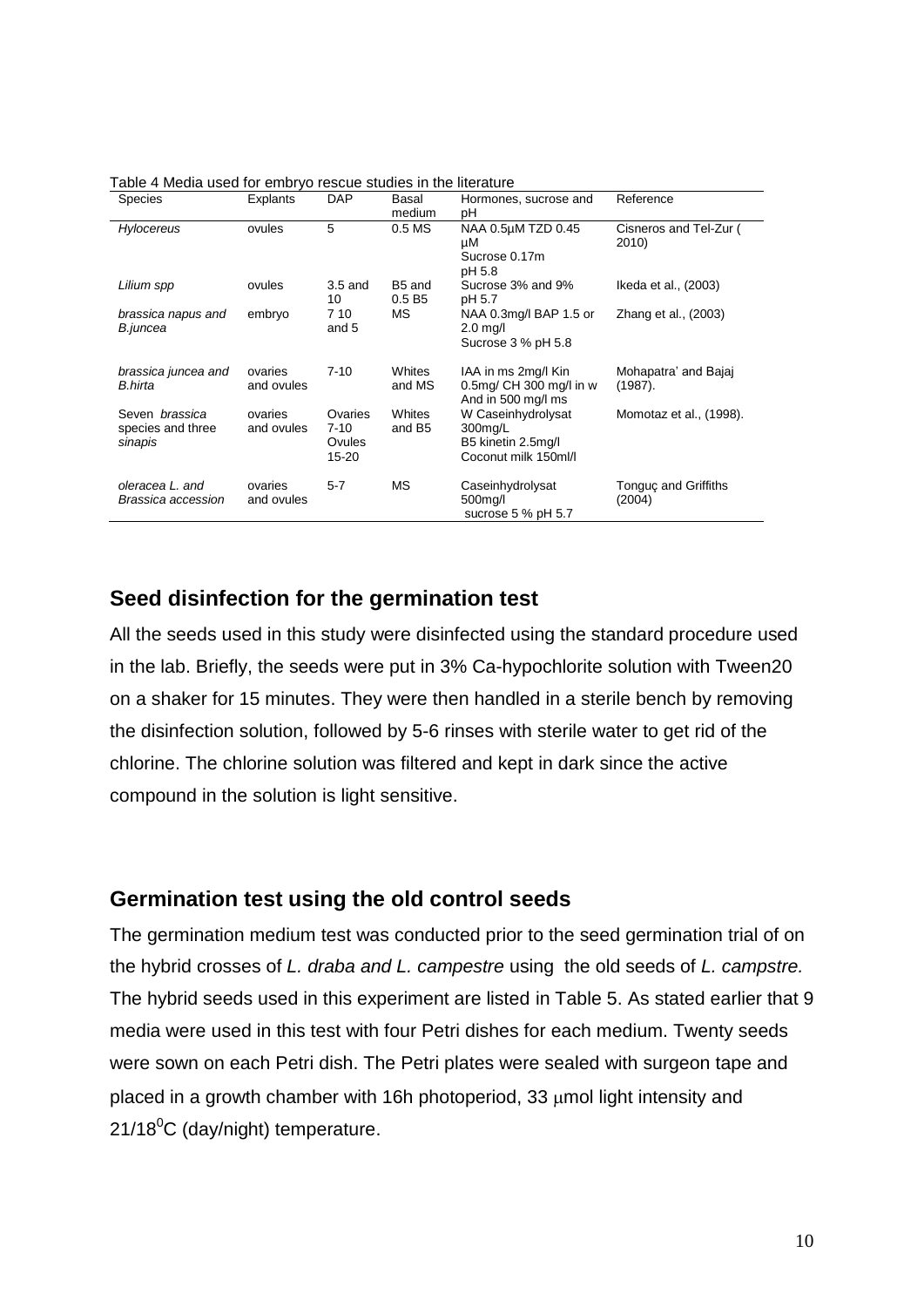## **Germination test on hybrid seeds**

For the germination of the hybrid seeds media 5 and 8 were used (Table 1). Six different kinds of hybrid seeds and the control seeds (Table 5) were sown on Petri plates. For the seeds S2-S6, two Petri plates of medium 8 with five seeds in each were used due to seed limitation. Seed S1 had four Petri plates of medium 8 and two of medium 5 with five seeds in each. The control got two plates of both media with six seeds in each. All the Petri plates were sealed with surgeon tape and placed in the growth chamber.

| Seed           | Hvbrid                           | Date for hybrid crosses and collection of the seeds |
|----------------|----------------------------------|-----------------------------------------------------|
| S <sub>1</sub> | Norra-varm L x Draba-L           | 15-06-13 Em po 05-08-13 collected                   |
| S2             | Gävle-96 x L-p43275-35           | 06-06-13 Em/po 29-07-13 collected                   |
| S3             | Hy-6-2-(2) x LS 43275-35-L-a     | 24-6-13 Em 25-6-133 po 12-6-13 collected            |
| S4             | Lepg3-8-7-(L) x L.S 4327-35-8-2B | 03/06/13 Em/Po 29/07/13 collected                   |
| S5             | Lepg2-6-2-(2) x Lp.4327-35-8-2-A | 19-06-13 Em/po 08-08-13 collected                   |
| S6             | Pou 6-6 x L-S 43275-3-(L)        | Em/po 08/06/13 51 days                              |
| Control        | Lepidium N094-7                  |                                                     |

Table 5 The hybrid seeds used in the germination test, Em stand for emasculated and Po for pollinated

# **Disinfection of developing seeds for the embryo rescue test**

All the parental *L. campestre* ovaries and hybrid ovaries used were sterilised in 0.3 % Ca-hypochlorite solution for 5-10 minutes in the same way as for the germination test before ovules were excised.

# **Parental plant material for the embryo rescue test**

Approximately 6-11days old non-hybrid parental ovaries after pollination (DAP) were disinfected for 5 minutes as described above. In total, twenty-four ovules were excised and twelve ovaries were used. The ovules were excised under light microscope by cutting the ovaries longitudinally. For the ovary culture, the ovaries were cut on one side as my supervisor instructed and then placed with that side down onto the medium. They were divided equally on six Petri plates with medium A-F. Four ovules and two ovaries were placed on each of the plates. The same were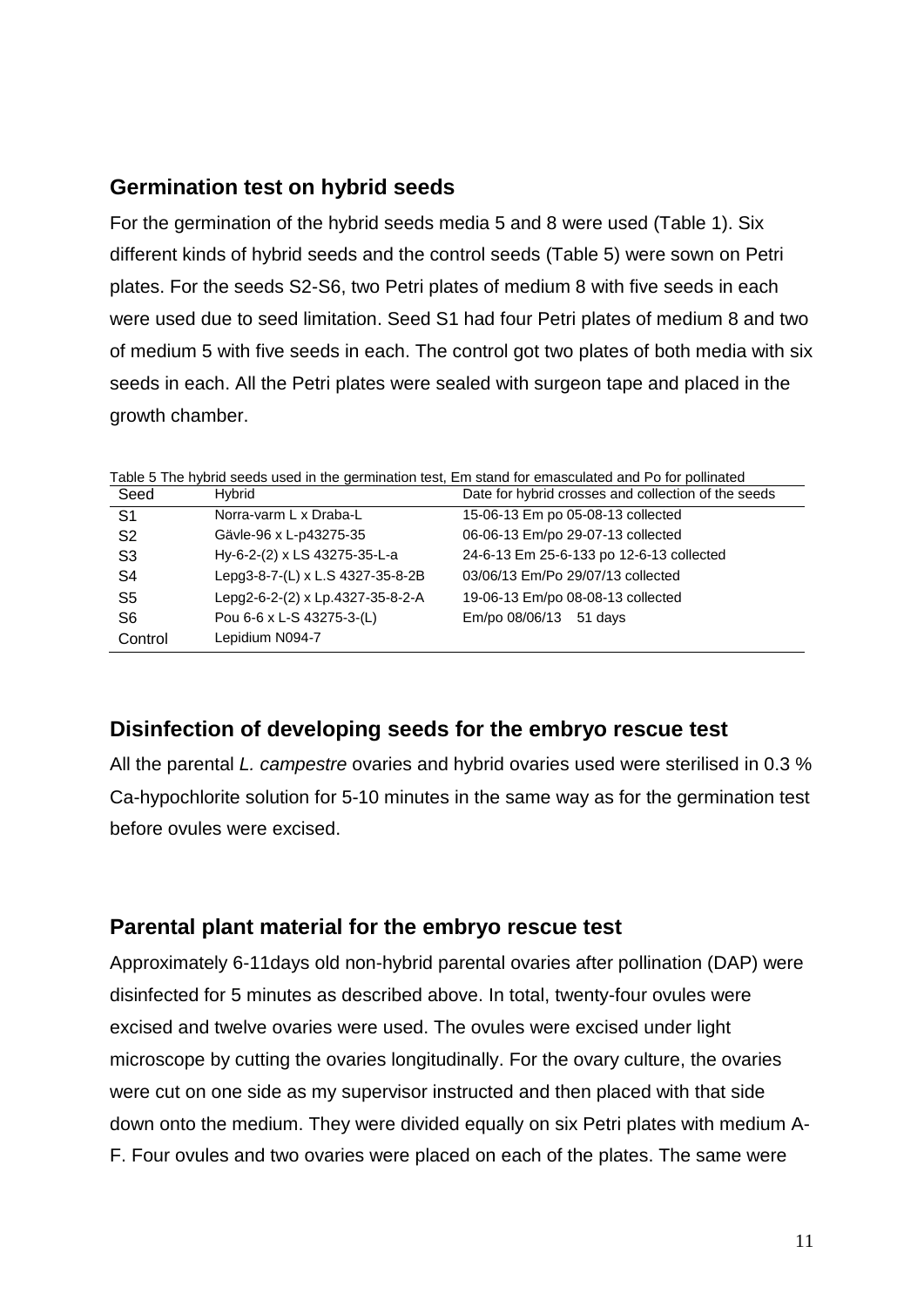performed with parental ovaries, but with 10 min disinfection. The age of the ovaries used were estimate by their size compared to ovules followed on the mother plant for ten days.

#### **Hybrid material for the embryo rescue test**

Disinfected 6DAP hybrid ovaries of *L. campestre x L. graminifolium* were excised and one ovule was placed on one Petri plate with medium A and two on medium F, one on medium D. The Petri plates with medium D and F contained one cut ovary each. Disinfected 8DAP old hybrid ovaries were excised and two ovules were placed on Petri plates with medium B, C and E and one cut ovary on each medium/plate. The disinfected 9DAP old ovaries were excised and two ovules were placed on each Petri plates with medium A, D and E and one cut ovary on each medium/plate. All the Petri plates were sealed with surgeon tape and placed in the growth chamber. From each of the 6DAP hybrid ovaries grown for seven days on medium D and F two ovules were excised and placed on the same type of medium. From the 8DAP ovaries grown for 8 days on medium B, C and E two ovules were excised from each and placed on the same type of media. Later twelve disinfected hybrid ovaries 8DAP were cut and placed on Petri plates with medium A-F with two on each plate (Figure 1). In addition four excised ovules were placed on Petri plates with medium A, D and F except for F that only got three ovules and two ovules were placed on Petri plates with medium C, D and E.



Figure 1 Excised ovaries (8DAP) placed on the 6 different media (A-F) (Fahlgren).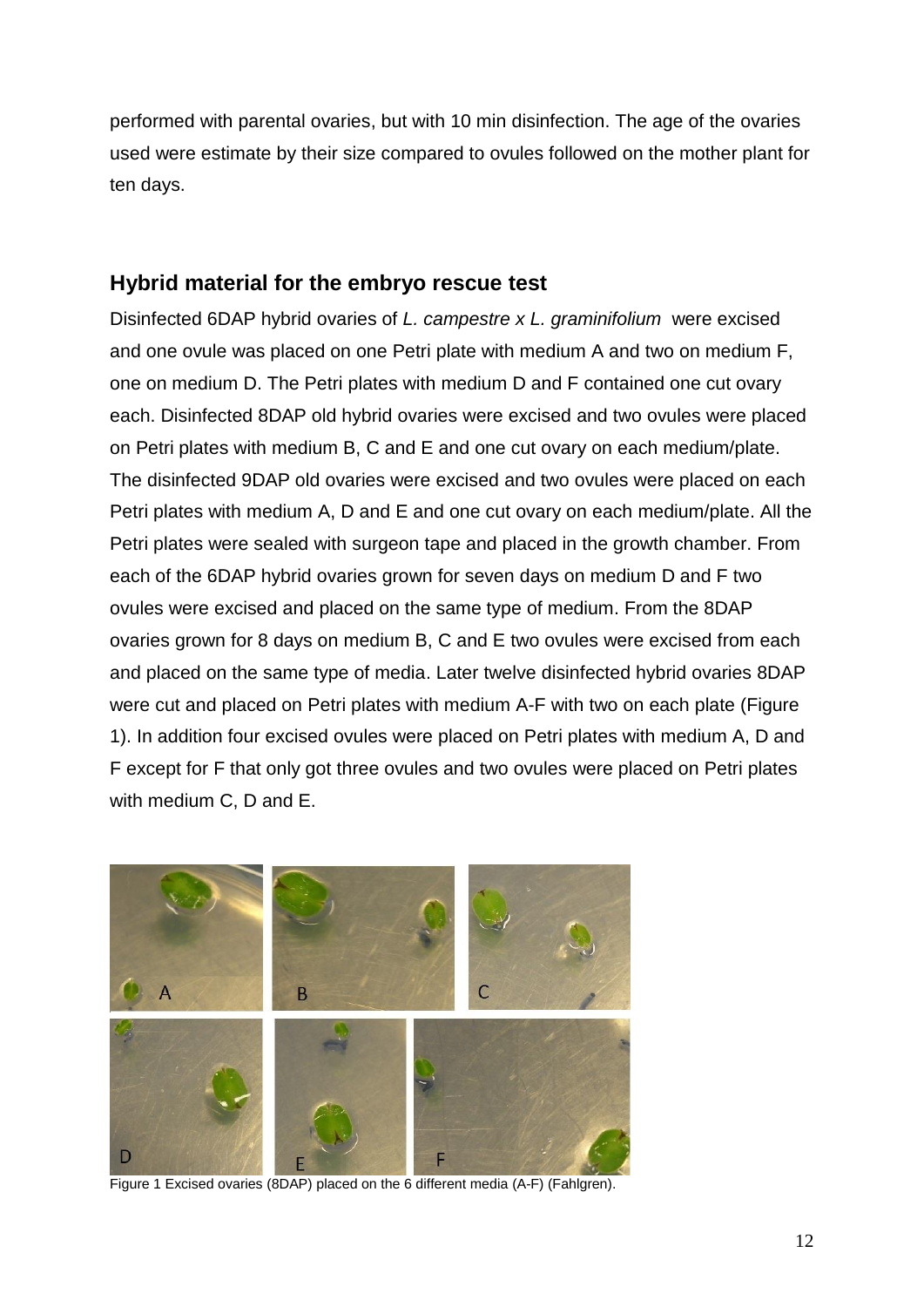# **Result and Discussion**



## **Germination medium test**

Figure 2 The germination rate of the control seeds on the 9 germination media tested after 3, 6, 8,10 and 13 days.

The result of the germination medium test showed no significant difference in the germination rate among the different media tested (Figure 2). However, the numbers of germinated seeds varied more in the four replicates on the same media in the beginning, but less in the end, probably due to natural variations in how quickly the seeds germinate, probably due to the seed quality. Moreover additions of GA3 and sucrose did not make any difference in the germination rate for the control seeds.

#### **Hybrid seed germination**

Since the hybrid seeds were smaller and poorly developed compared to the control seeds, they probably had less stored nutrients than the control seeds. The two media with different contents of sucrose and the highest contents of  $GA<sub>3</sub>$  therefore were used for the germination test on the hybrid seeds. The results showed that no seed germinatedafter 19 days (Figure 3). For the control, all but three seeds germinated.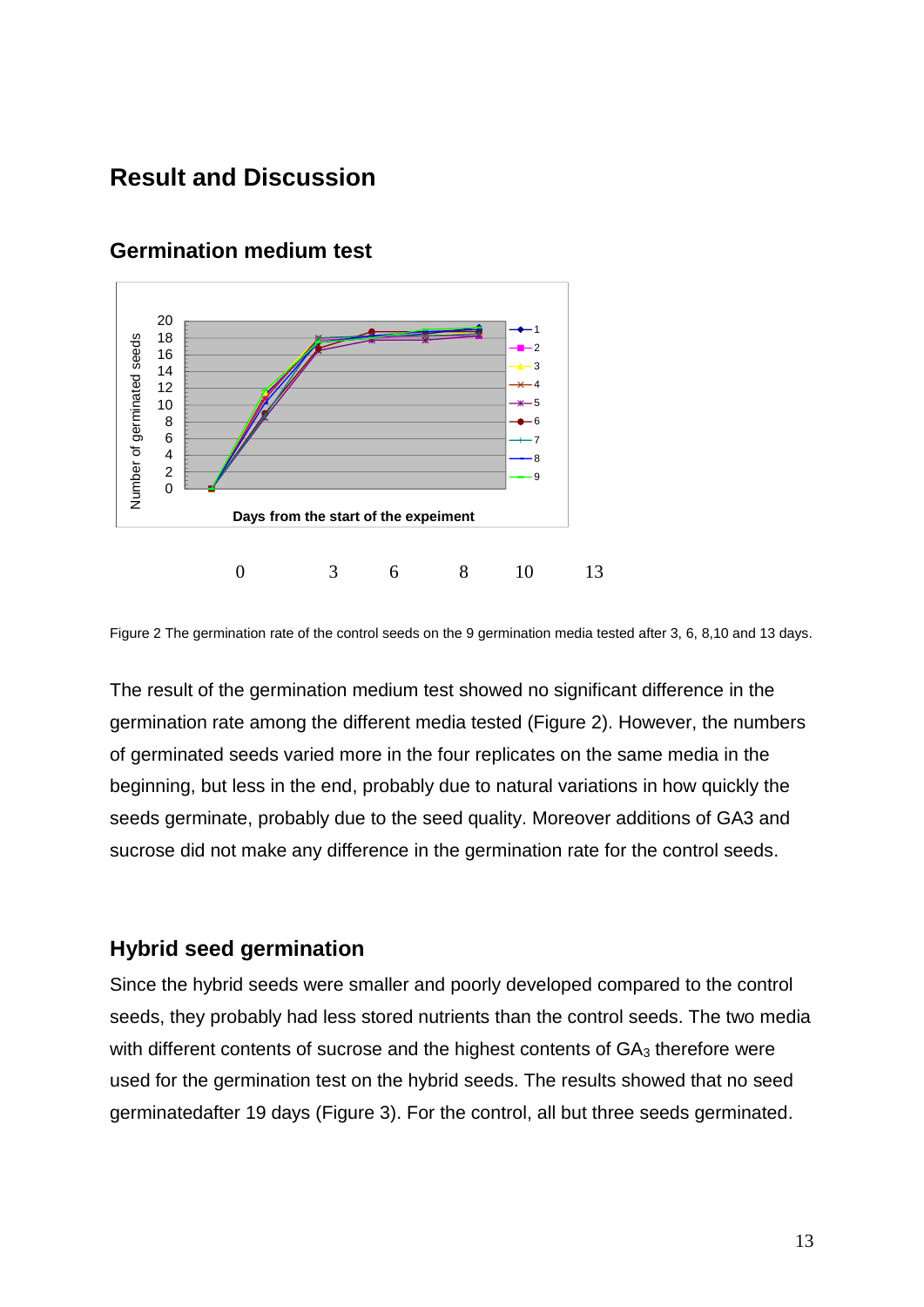

Figure 3 Seed germination from the germination medium test (left) and the hybrid germination test (right): the control seeds germinated well (upper right) and the hybrid seeds did not germinate at all (lower right) after 8 days. (Fahlgren)

# **Parental Ovules**

After 10-11 days on the media, some ovules became darkened and there were some darker spots on otherwise light ovules and some had not changed at all (Figure 4). After approximately 36 days of culture on medium F, one of the parental ovule started to germinate (Figure 5). That it took 36 days for the parental ovule to germinate indicates that it could take even longer time for the hybrid ovules to germinate as according to Mohapatra' and Bajaj (1987) the hybrid ovules took longer time to germinate than the parental ones.



Figure 4 Parental ovules grown on medium B (left) and D (right) for about 11 days where some have darkened. (Fahlgren)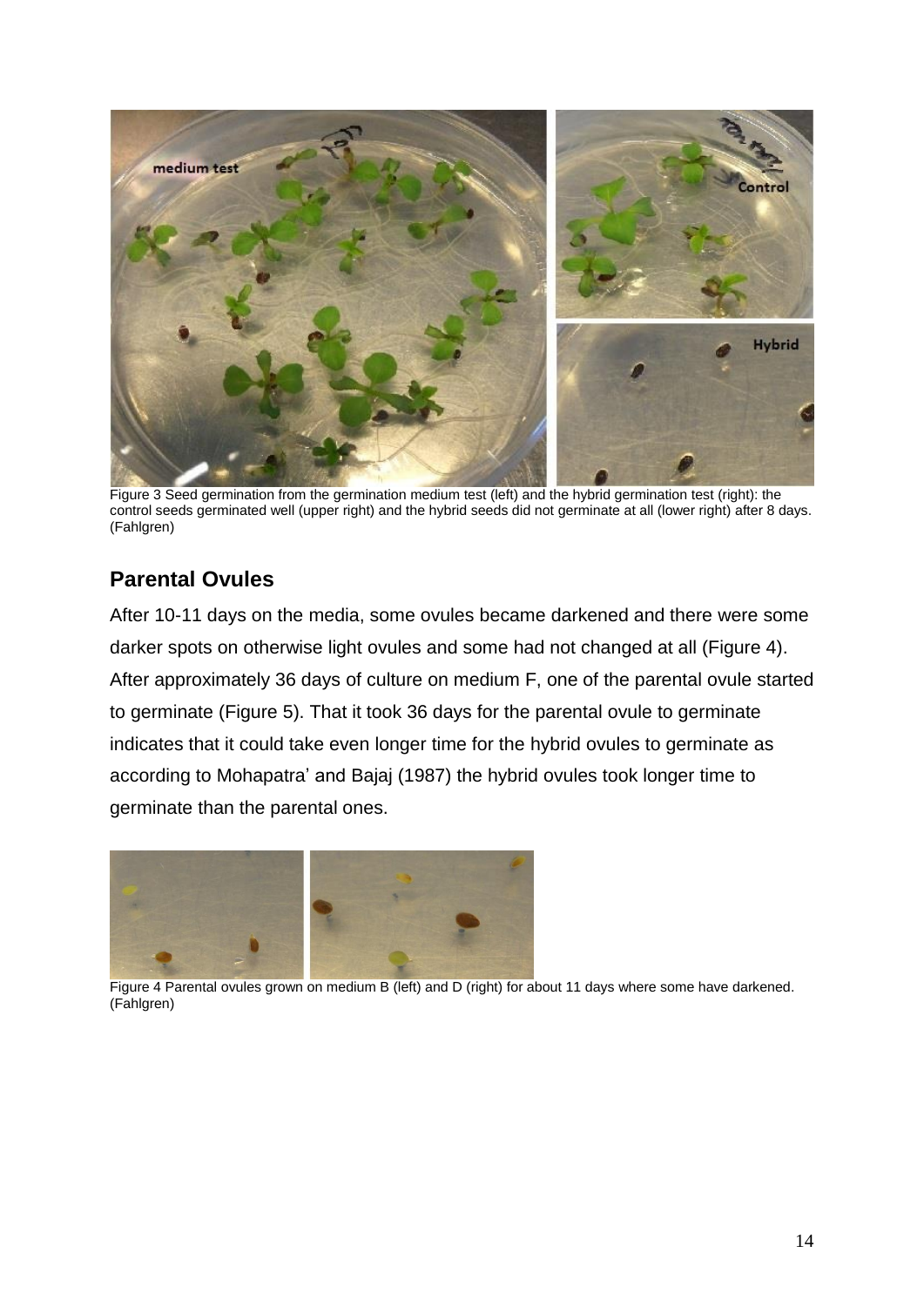

Figure 5 A parental ovule started to germinate after being cultured for 36 days on medium F. (Fahlgren).

# **Parental ovaries**

The parental ovaries started to turn lighter and several of them formed calli on the basal end after they had grown for about 2.5 weeks (Figure 6). Many of the parental ovaries taken 6-11DAP and grown for 27 days started to produce calli on the basal end. All 6-11DAP parental ovaries grown for 27 days were cut open but all the ovules had ceased to grow and died except for one on medium E and two on F which were small and deformed. Tonguç and Griffiths (2004) got similar results from ovaries grown for 15-20 days. That the ovules did not grow is consistent with the result from Mohapatra' and Bajaj (1987) that callus formation on the ovary inhibits the development of the ovules.



Figure 6 Parental ovary with callus formation on the basal end pointed by an arrow. (Fahlgren)

# **Hybrid ovules**

The ovules excised from 6DAP ovaries grown for 7 days were small but had probably grown a little in size, yet none of them had germinated. Some of the ovules from 8DAP ovaries grown on medium B and D formed calli on their basal end (Figure 7). This result is similar to that of Mohapatra' and Bajaj (1987) where ovules 10DAP tended to form callus more frequently than ovules 15DAP, indicating probably that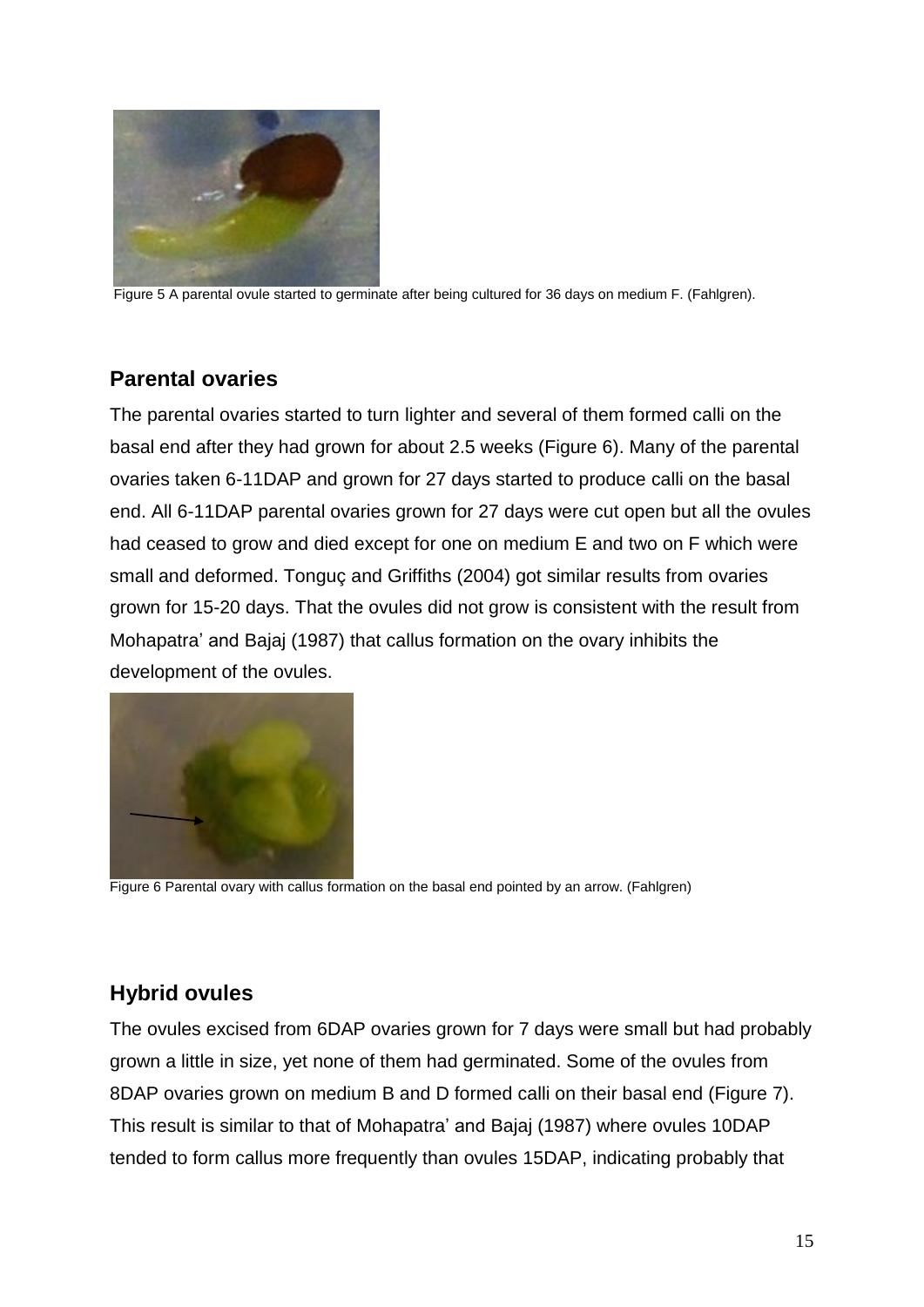ovules around 8-10DAP have higher tendency to form calli than younger and older ovules. The calli formed may possibly be used to grow a full plant, however since it was formed on the basal end, it will most probably have the genes of the mother plant and not from the hybrid. Since the ovule is produced from the mother plant and it is the embryo inside the ovule that contains DNA from both the pollen and mother plant. The ovules grown on medium A, C, E and F did not germinate or produce calli.



Figure 7 Ovules that formed calli on the basal end. 8DAP Ovule grown on medium B (B) and medium E (E). (Fahlgren)

# **Hybrid ovaries**

Since the hybrid ovaries started to grow after one week of culture (Figure 8), the same as reported by Momotaz et al. (1998), they could probably be cultured for some more days to get better results. Then the ovules should be excised since Tonguç et al., (2004) got fifteen plants from ovules excised from five-hundred and twenty-seven ovaries 5-7DAP grown for 5-7 days and only four from six-hundred and fifty-seven ovules grown for 15-20 days. The 8DAP old ovaries on the media B, C, D, and F began to mould after approximately 16-17 days (Figure 9).



Figure 8. Ovaries grown on the six different embryo rescue media (A-F) for approximately 7 days. (Fahlgren)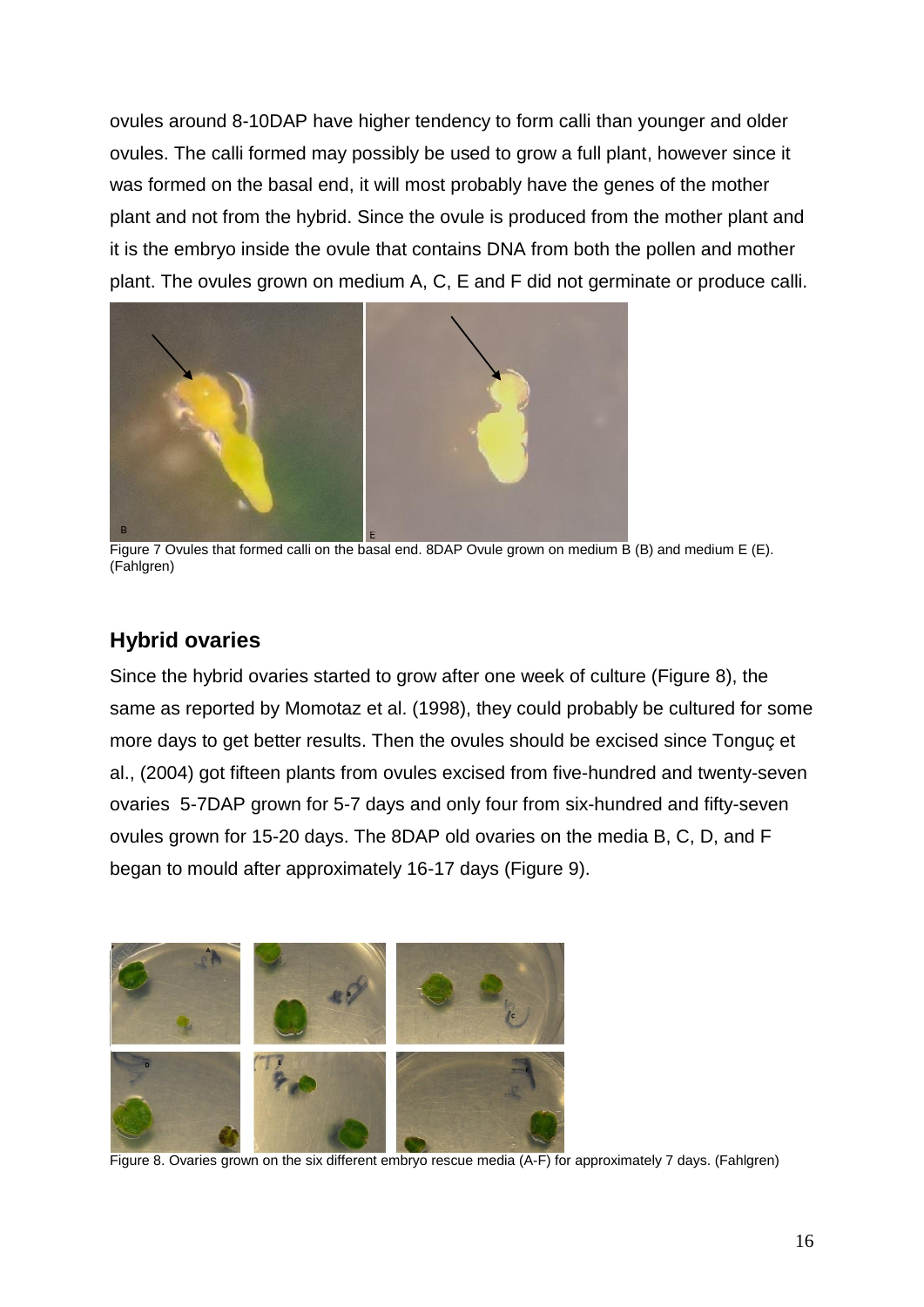

Figure 9 Ovaries grown for 10 days and four of them got infected with fungi (arrows). (Fahlgren)

#### **Conclusions**

We did not succeed in germinate the hybrid seeds using the media tested in this study. However, we have successfully shown that it is possible to get growth or to produce calli from either ovlues or ovaries using the media tested in the embryo rescue experiment. Due to the limited time and plant materials, we could not make any conclusion about the best medium for hybrid embryo rescue. Further medium test with different types and combinations of hormones in combination with other compounds or other factors should be conducted to find out the best medium or conditions where hybrid seeds could germinate and grow. More studies on embryo rescue are needed to find a more suitable medium for field cress because only one parental ovule germinated and only some hybrid ovules produced callus in our case. A large number of ovules would be probably needed to produce plants since the germination rate of the hybrid ovules are less than that of the parental according to Mohapatra' and Bajaj (1987).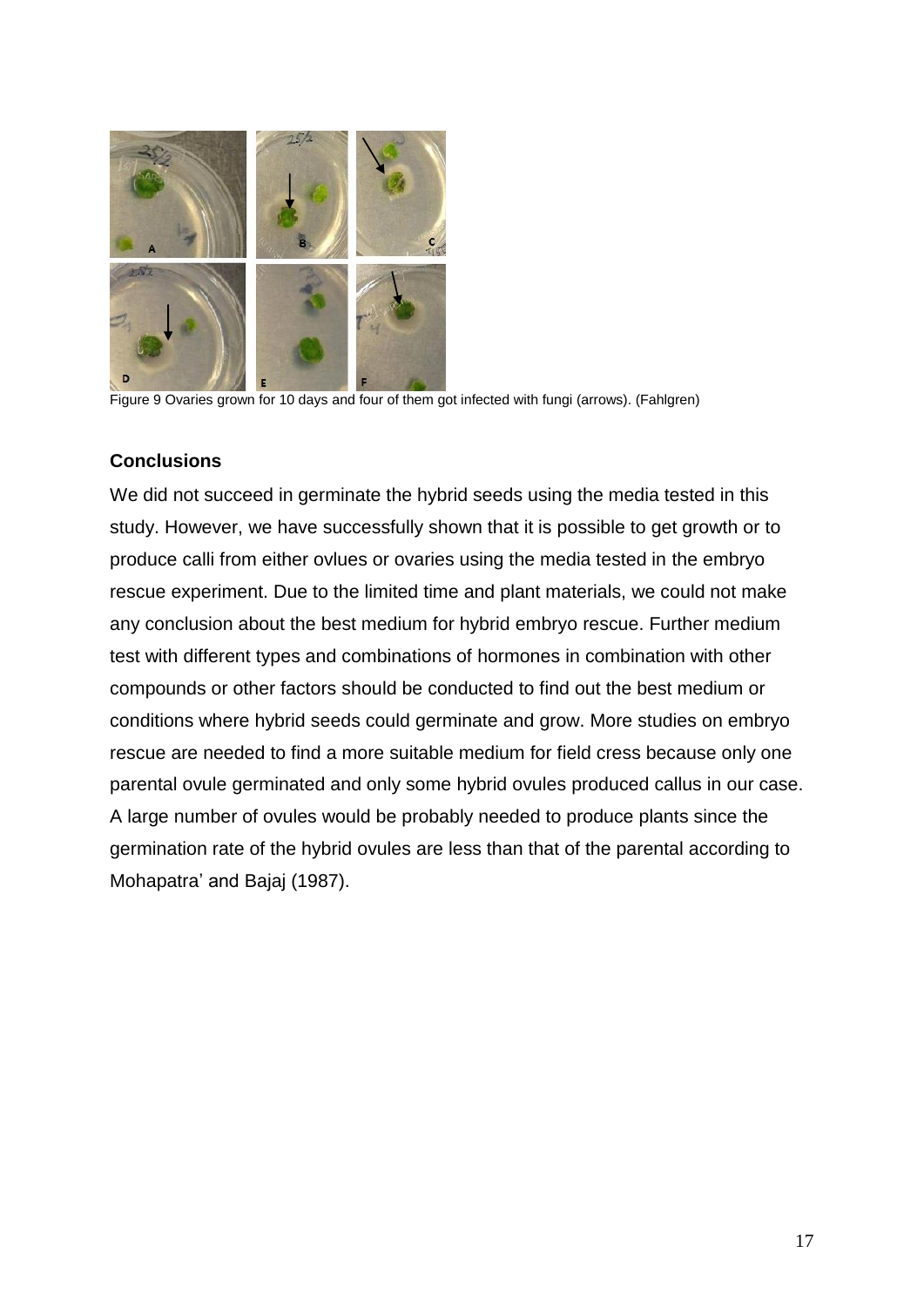# **References**

- Bhattacharya J and Khuspe S.S (2001) *In vitro and in vivo germination of papaya (Carica papaya L.) seeds.* Scientia. Horticulturae Volume 91, Issues 1–2, 30, Pages 39–49 [http://ac.els-cdn.com/S0304423801002370/1-s2.0-](http://ac.els-cdn.com/S0304423801002370/1-s2.0-S0304423801002370-main.pdf?_tid=f378351c-841f-11e3-99f1-00000aab0f6c&acdnat=1390476031_2d4673c8c2614b783074b8f855c5cdf6) [S0304423801002370-main.pdf?\\_tid=f378351c-841f-11e3-99f1-](http://ac.els-cdn.com/S0304423801002370/1-s2.0-S0304423801002370-main.pdf?_tid=f378351c-841f-11e3-99f1-00000aab0f6c&acdnat=1390476031_2d4673c8c2614b783074b8f855c5cdf6) [00000aab0f6c&acdnat=1390476031\\_2d4673c8c2614b783074b8f855c5cdf6](http://ac.els-cdn.com/S0304423801002370/1-s2.0-S0304423801002370-main.pdf?_tid=f378351c-841f-11e3-99f1-00000aab0f6c&acdnat=1390476031_2d4673c8c2614b783074b8f855c5cdf6) [2014-01-22]
- Carlsson A. S., Yilmaz J. L., Green A. G, Stymne S and Hofvander P (2011) *Replacing fossil oil with fresh oil –with what and for what?* Eur. J. Lipid. Sci. Technol. 113: 812-831.

<http://onlinelibrary.wiley.com/doi/10.1002/ejlt.201100032/pdf> [2014-3-14]

- Cisneros A, Tel-Zur N (2010). *Embryo rescue and plant regeneration following interspecific crosses in the genus* Hylocereus *(Cactaceae).* Euphytica Volume 174, Issue 1, pp 73-82 Publisher Springer Netherlands
- Galdiano Jr R. F, de Macedo Lemos E. G, Vendrame W. A (2013). *Cryopreservation, early seedling development, and genetic stability of Oncidium flexuosum Sims.* Plant Cell Tiss Organ Cult) 114:139–148 DOI 10.1007/s11240-013-0304- 4Springer Science+Business Media Dordrecht 2013 <http://link.springer.com/article/10.1007/s11240-013-0304-4>[2014-01-23]
- Ganesan M, Jayabalan N, (2004)*. Evaluation of haemoglobin (erythrogen):for improved somatic embryogenesis and plant regeneration in cotton* (*Gossypium hirsutum L. cv. SVPR 2*. Plant Cell Rep (23:181–187 DOI 10.1007/s00299-004- 0822-y CELL BIOLOGY AND MORPHOGENESIS Springer-Verlag <http://link.springer.com/article/10.1007/s00299-004-0822-y> [2014-01-22]

Hossain M.M, Sharma M, Teixeira da Silva J. A, Pathak P. (2010). *Seed germination and tissue culture of Cymbidium giganteum Wall. ex Lind.l.* Scientia Horticulturae 123479–487 [http://ac.els-cdn.com/S030442380900466X/1-s2.0-](http://ac.els-cdn.com/S030442380900466X/1-s2.0-S030442380900466X-main.pdf?_tid=499882c6-84e3-11e3-a611-00000aab0f6b&acdnat=1390559927_40d84734801dcefb6e17b80e7e34b668) [S030442380900466X-main.pdf?\\_tid=499882c6-84e3-11e3-a611-](http://ac.els-cdn.com/S030442380900466X/1-s2.0-S030442380900466X-main.pdf?_tid=499882c6-84e3-11e3-a611-00000aab0f6b&acdnat=1390559927_40d84734801dcefb6e17b80e7e34b668) [00000aab0f6b&acdnat=1390559927\\_40d84734801dcefb6e17b80e7e34b668](http://ac.els-cdn.com/S030442380900466X/1-s2.0-S030442380900466X-main.pdf?_tid=499882c6-84e3-11e3-a611-00000aab0f6b&acdnat=1390559927_40d84734801dcefb6e17b80e7e34b668) [2014-01-24]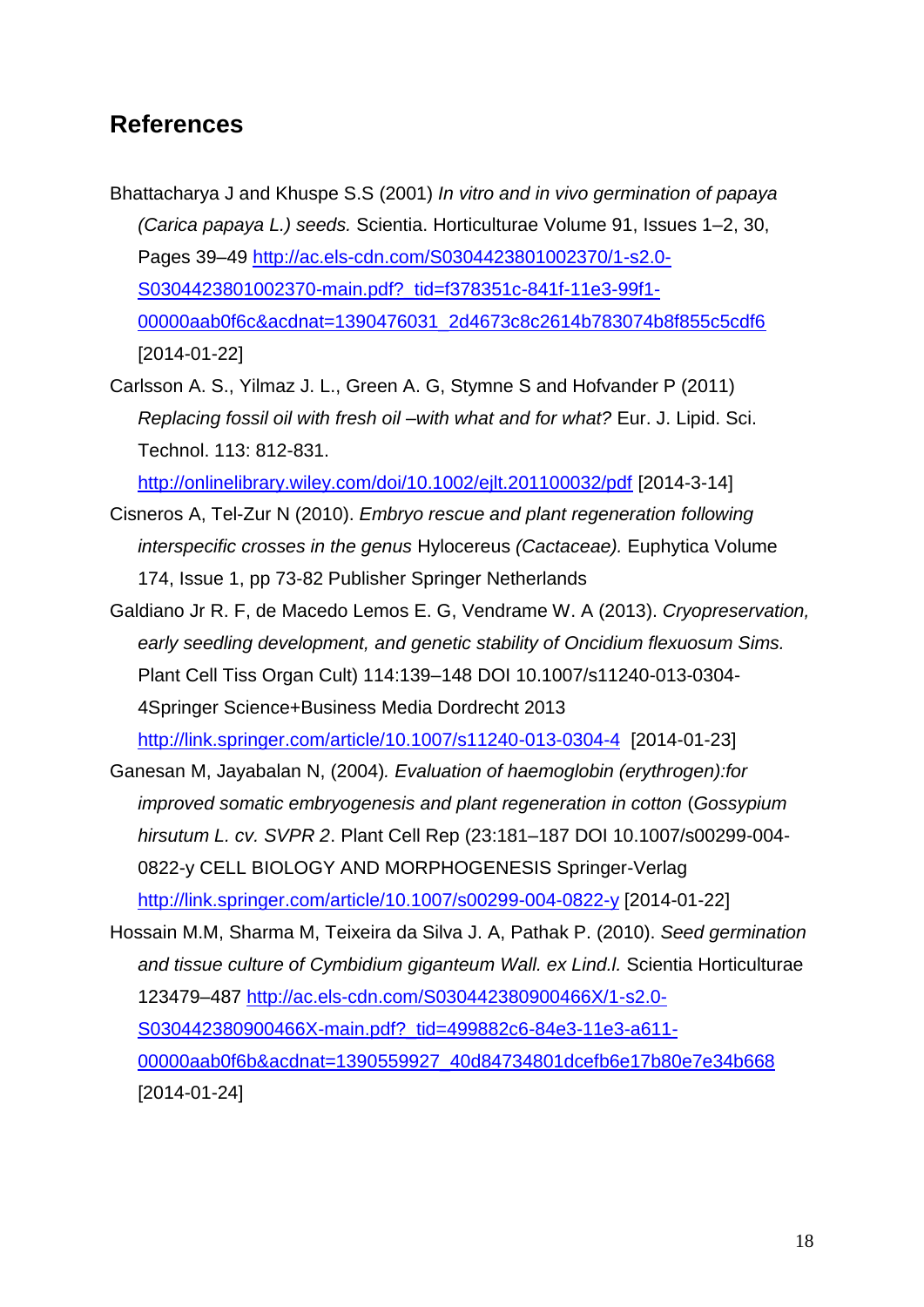Ikeda N, Niimi Y, Han D-S (2003)**.** *Production of seedlings from ovules excised at the zygote stage in Lilium spp*. Plant Cell, Tissue and Organ Culture Volume 73, Issue 2, pp 159-166 Kluwer Academic Publishers

Mistra Biotech Annual Report 2013

[http://www.mistra.org/download/18.765ed0b6143735374811f0b/1393938719668/](http://www.mistra.org/download/18.765ed0b6143735374811f0b/1393938719668/MistraBiotech_AR2013_WEB.pdf) MistraBiotech AR2013 WEB.pdf [2014-03-7]

- McInnis M. L., Kiemnec G. L., Larson L. L., Sharratt J. C. and D (2003). *Heartpodded Hoary Cress An in-depth review of the characteristics and control methods for this troublesome weed*. RANGELANDS 25 (2) 25th Anniversary [https://journals.uair.arizona.edu/index.php/rangelands/article/viewFile/11594/1086](https://journals.uair.arizona.edu/index.php/rangelands/article/viewFile/11594/10867) [7](https://journals.uair.arizona.edu/index.php/rangelands/article/viewFile/11594/10867) [18-3-2014]
- Mohapatra' D, Bajaj Y. P. S., (1987). *Interspecific hybridization in brassica juncea x brassica hirta usingembryo*. Euphytica 36 321-326 [http://link.springer.com/article/10.1007/BF00730678#](http://link.springer.com/article/10.1007/BF00730678) 20/1 2014
- Momotaz A., Kato M., Kakihara F. (1998). *Production of intergeneric hybrids between Brassica and Sinapis species by means of embryo rescue techniques.*  Euphytica 103: 123–130 © 1998 Kluwer Academic Publishers. Printed in the Netherlands <http://link.springer.com/journal/10681/103/1/page/1>[2014-01-22]
- Noguchi T., Hirata y., and Yagishita N. (1992). *Intervarietal and interspecific chimera*  formation by in vitro graft-culture method in Brassica. Theor Appl Genet 83:727 732 Springer-Verlag 199[2http://link.springer.com/article/10.1007/BF00226691](http://link.springer.com/article/10.1007/BF00226691) [2014-01-22]
- Nilsson , Sven‐Åke Johansson & Arnulf Merker (1998) Variation in seed oil composition ofspecies from the genera Barbarea and Lepidium , Acta Agriculturae Scandinavica, Section B - Soil & Plant Science, 48:3, 159-164, DOI: 10.1080/09064719809362493<http://dx.doi.org/10.1080/09064719809362493> [2014-3-13]
- Padilla I.M.G., Encina C.L (2003). *In vitro germination of cherimoya (Annona cherimola Mill.) seeds*.Volume 97, Issues 3–4, 17, Pages 219–227 Scientia Horticulturae [http://ac.els-cdn.com/S0304423802001607/1-s2.0-](http://ac.els-cdn.com/S0304423802001607/1-s2.0-S0304423802001607-main.pdf?_tid=ba4d9d86-841f-11e3-b0f8-00000aab0f27&acdnat=1390475935_13c6d711e35828d8d1cef1410512c3df) S0304423802001607-main.pdf? tid=ba4d9d86-841f-11e3-b0f8-[00000aab0f27&acdnat=1390475935\\_13c6d711e35828d8d1cef1410512c3df](http://ac.els-cdn.com/S0304423802001607/1-s2.0-S0304423802001607-main.pdf?_tid=ba4d9d86-841f-11e3-b0f8-00000aab0f27&acdnat=1390475935_13c6d711e35828d8d1cef1410512c3df) [2014-01-22]